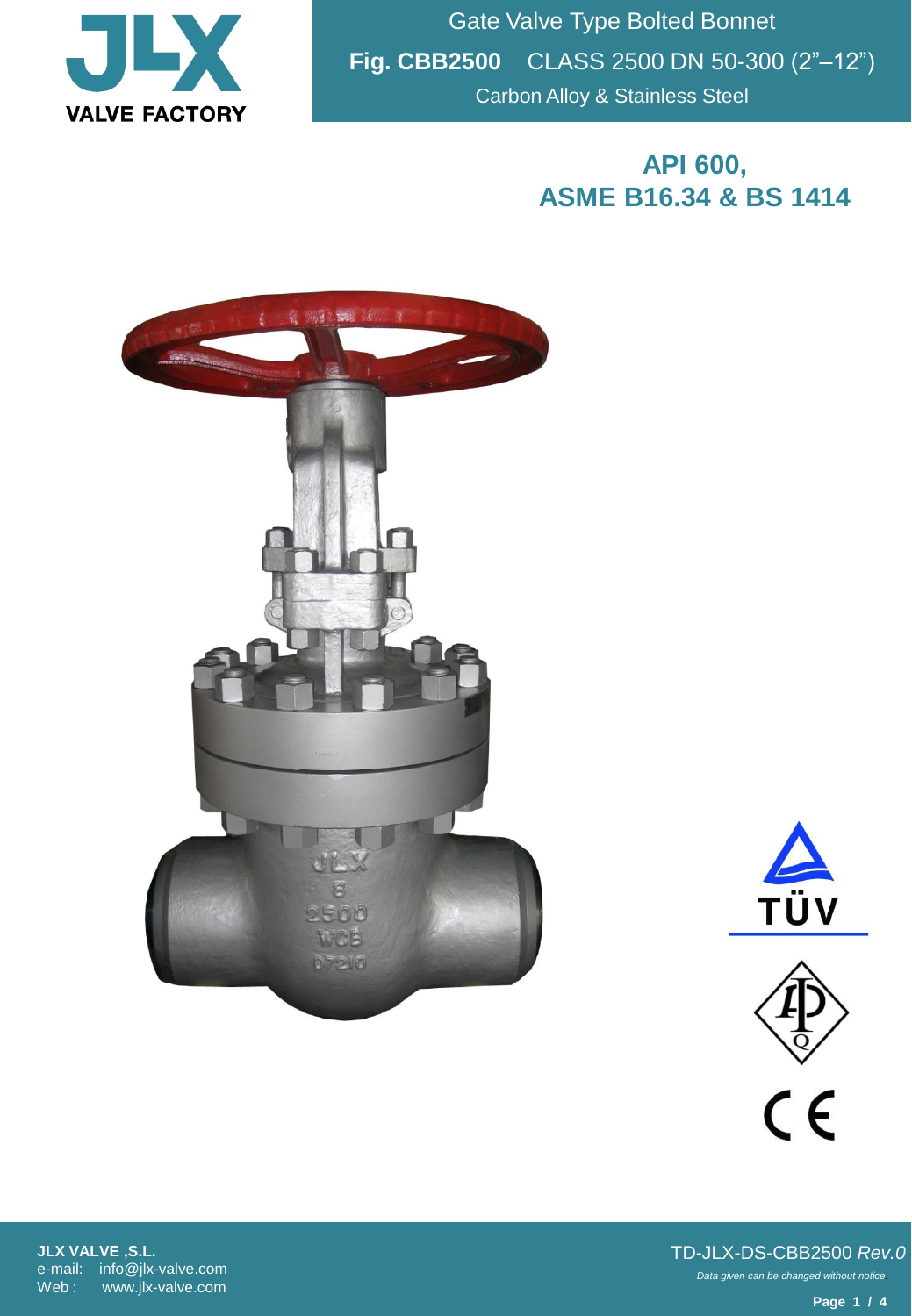

Gate Valve Type Bolted Bonnet **Fig. CBB2500** CLASS 2500 DN 50-300 (2"–12") Parts & Materials

|                  | <b>Description</b>  | Material of construction* |                                 |                           |                               |  |  |  |
|------------------|---------------------|---------------------------|---------------------------------|---------------------------|-------------------------------|--|--|--|
| <b>Item</b>      |                     | <b>Carbon Steel</b>       | <b>Carbon Steel (Low Temp.)</b> | <b>Alloy Steel</b>        | <b>Stainless Steel</b>        |  |  |  |
|                  | Body                | A 216 Gr.WCB              | A 352 Gr.LCB                    | A 217 Gr.C5               | A 351 Gr.CF8M                 |  |  |  |
| $\overline{2}$   | Bonnet              | A 216 Gr.WCB              | A 352 Gr.LCB                    | A 217 Gr.C5               | A 351 Gr.CF8M                 |  |  |  |
| 3                | Wedge               | A 216 Gr.WCB + ER410      | A 352 Gr.LCB + ER308            | A 217 Gr.C5 + ER410       | A 351 Gr.CF8M                 |  |  |  |
| 4                | Yoke                | A 216 Gr.WCB              | A 352 Gr.LCB                    | A 217 Gr.C5               | A 351 Gr.CF8M                 |  |  |  |
| 5                | <b>Stem</b>         | A 182 Gr. F6a             | A 182 Gr.F304                   | A 182 Gr. F6a             | A 182 Gr.F316                 |  |  |  |
| 6                | Seat Ring           | A 105 + Stellite          | A 182 Gr.F304                   | A 182 Gr. F6a + Stellite  |                               |  |  |  |
| $\overline{7}$   | <b>Stem Nut</b>     | B 148 / A 439 Gr.D2       | B 148 / A 439 Gr.D2             | B 148 / A 439 Gr.D2       | B 148 / A 439 Gr.D2           |  |  |  |
| 8                | Backseat            | A182 Gr.F6a               | A182 Gr.F304                    | A 182 Gr.F6a              |                               |  |  |  |
| 9                | Gland               | A 105                     | A 105                           | A 182 Gr. F6a             | A 182 Gr.F316                 |  |  |  |
| 10               | <b>Gland Flange</b> | A 105                     | A 105                           | A 105                     | A 182 Gr.F304                 |  |  |  |
| 11               | <b>Stem Packing</b> | Graphite                  | Graphite                        | Graphite                  | Graphite                      |  |  |  |
| 12               | Gasket              | Soft Iron                 | SS 304                          | SS 304                    | SS 316                        |  |  |  |
| 13               | Bonnet Bolt & Nut   | A 193 Gr.B7 / A 194 Gr.2H | A 193 Gr.B7 / A 194 Gr.2H       | A 193 Gr.B7 / A 194 Gr.2H | A 193 Gr.B7 / A 194 Gr.2H (3) |  |  |  |
| 14               | Eye Bolt & Nut      | A 193 Gr.B7 / A 194 Gr.2H | A 193 Gr.B7 / A 194 Gr.2H       | A 193 Gr.B7 / A 194 Gr.2H | A 193 Gr.B7 / A 194 Gr.2H     |  |  |  |
| 15               | Handw heel          | Carbon Steel              | <b>Carbon Steel</b>             | <b>Carbon Steel</b>       | <b>Carbon Steel</b>           |  |  |  |
| (3) Zinc coating |                     |                           |                                 |                           |                               |  |  |  |

*(3) Zinc coating*

*\* Standard constructions with Trim 8, 2 and 10, other options are available*

| <b>API 600</b><br>Trim No.                                                             | <b>Nominal Trim</b>    | <b>Stem</b><br><b>Backseat (1)</b> | <b>Seating Surface Body/Wedge</b> | (15)<br>$\circledcirc$          |                        |
|----------------------------------------------------------------------------------------|------------------------|------------------------------------|-----------------------------------|---------------------------------|------------------------|
|                                                                                        | F <sub>6</sub>         | 13Cr                               | 13Cr                              |                                 |                        |
| $\overline{2}$                                                                         | 304                    | 18Cr-8Ni                           | 18Cr-8Ni                          | $\left( 4\right)$               |                        |
| 3                                                                                      | F310                   | 25Cr-20Ni                          | 25Cr-20Ni                         | (14)                            |                        |
| $\overline{4}$                                                                         | Hard F <sub>6</sub>    | 13Cr                               | Hard 13Cr                         | (10)                            |                        |
| 5                                                                                      | Hardfaced              | 13Cr                               | Co-Cr A $(2)$                     | 9)                              |                        |
| 5A                                                                                     | <b>Hardfaced</b>       | 13Cr                               | Ni-Cr                             | (11)                            |                        |
| 6                                                                                      | F6 and Cu-Ni           | 13Cr                               | 13Cr and Cu-Ni                    | 8)                              |                        |
| $\overline{7}$                                                                         | F6 and Hard F6         | 13Cr                               | 13Cr and Hard 13Cr                |                                 |                        |
| 8                                                                                      | F6 and Hardfaced       | 13Cr                               | 13Cr and Co-Cr A (2)              | 12                              |                        |
| 8A                                                                                     | F6 and Hardfaced       | 13Cr                               | 13Cr and Ni-Cr                    | (13)                            |                        |
| 9                                                                                      | Monel                  | Ni-Cu Alloy                        | Ni-Cu Alloy                       | (5)                             |                        |
| 10                                                                                     | 316                    | 18Cr-8Ni-Mo                        | 18Cr-8Ni-Mo                       | (6)                             |                        |
| 11                                                                                     | Monel and Hardfaced    | Ni-Cu Alloy                        | Ni-Cu Alloy and Trim 5 or 5A      |                                 |                        |
| 12                                                                                     | 316 and Hardfaced      | 18Cr-8Ni-Mo                        | 18Cr-8Ni-Mo and Trim 5 or 5A      | (3)                             |                        |
| 13                                                                                     | Alloy 20               | 19Cr-29Ni                          | 19Cr-29Ni                         |                                 |                        |
| 14                                                                                     | Alloy 20 and Hardfaced | 19Cr-29Ni                          | 19Cr-29Ni and Trim 5 or 5A        |                                 |                        |
| 15                                                                                     | Hardfaced              | 18Cr-8Ni                           | $Co-Cr A(2)$                      |                                 |                        |
| 16                                                                                     | <b>Hardfaced</b>       | 18Cr-8Ni-Mo                        | Co-Cr $A(2)$                      |                                 |                        |
| 17                                                                                     | Hardfaced              | 18Cr-10Ni-Cb                       | $Co-Cr A(2)$                      |                                 |                        |
| 18                                                                                     | <b>Hardfaced</b>       | 19Cr-29Ni                          | $Co-Cr A(2)$                      | <b>Carbon &amp; Alloy Steel</b> | <b>Stainless Steel</b> |
| املينا فيمنس ومستحدث والمستحد والمتحور ومستحد المتار والمستحلف المتحوم المستحل المناسب | <b>Construction</b>    | <b>Construction</b>                |                                   |                                 |                        |

*(1) and small internal parts that normally contact the service fluid*

*(2) Trademark material Stellite 6*

 $\mathbf{I}$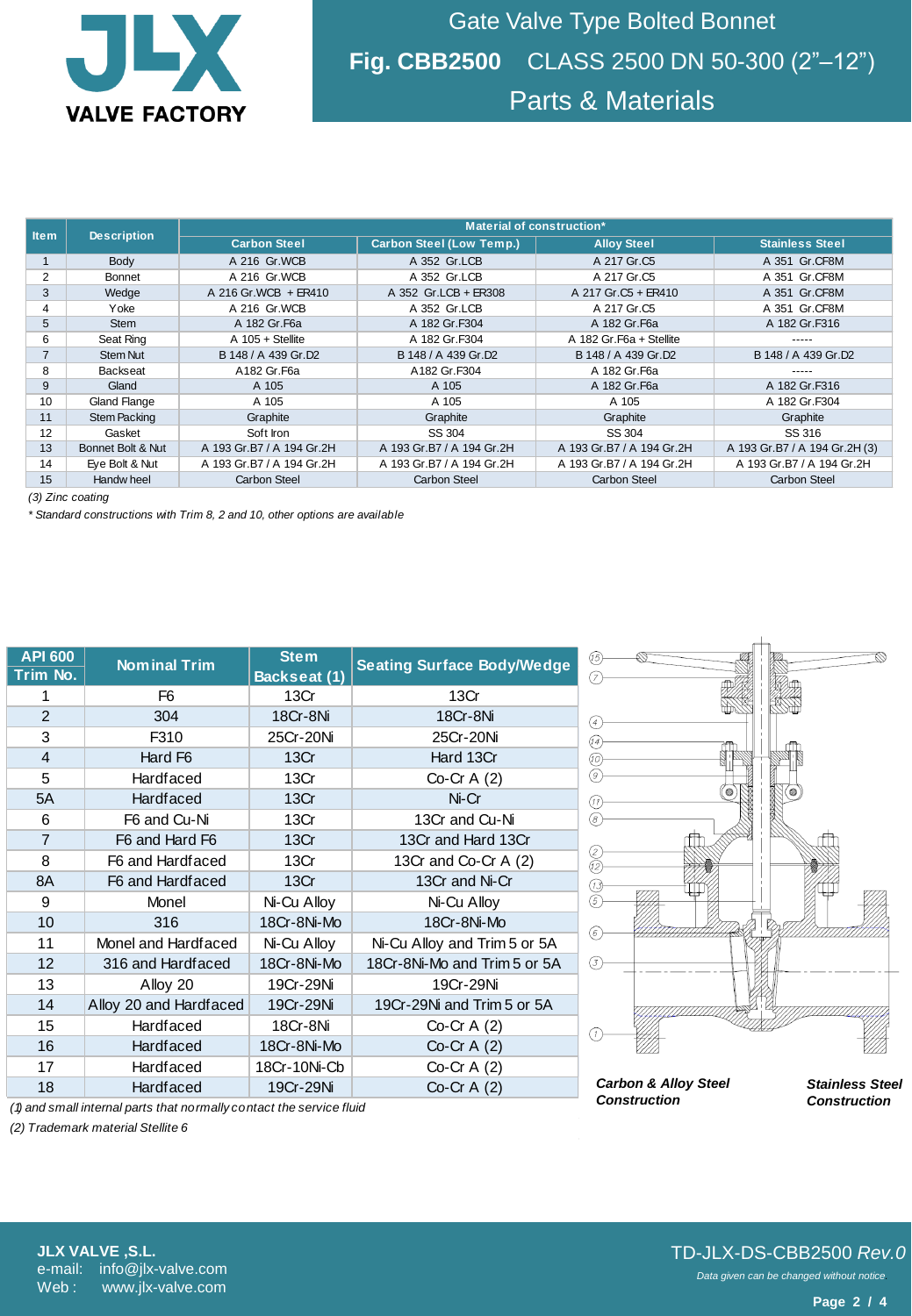

Gate Valve Type Bolted Bonnet **Fig. CBB2500** CLASS 2500 DN 50-300 (2"–12") **Dimensions** 



| <b>DN</b>  | A (RF/BW) | в    | ØC  | <b>WEIGHT</b> |
|------------|-----------|------|-----|---------------|
| 50(2")     | 451       | 595  | 400 | 155           |
| 65 (21/2") | 508       | 675  | 450 | 215           |
| 80(3")     | 578       | 750  | 560 | 285           |
| 100(4")    | 673       | 805  | 610 | 405           |
| 125(5")    | 794       | 1010 | 610 | 715           |
| 150(6")    | 914       | 1200 | 460 | 1050          |
| 200(8")    | 1022      | 1346 | 610 | 1700          |
| 250 (10")  | 1270      | 1500 | 760 | 2950          |
| 300 (12")  | 1422      | 1700 | 760 | 4120          |
| 350 (14")  | 1575      | 1950 | 760 | 5790          |

*(\*) Dimensions in mm and weight in kg For other sizes consult to the technical department.*

**JLX VALVE ,S.L.** e-mail: info@jlx-valve.com Web: www.jlx-valve.com